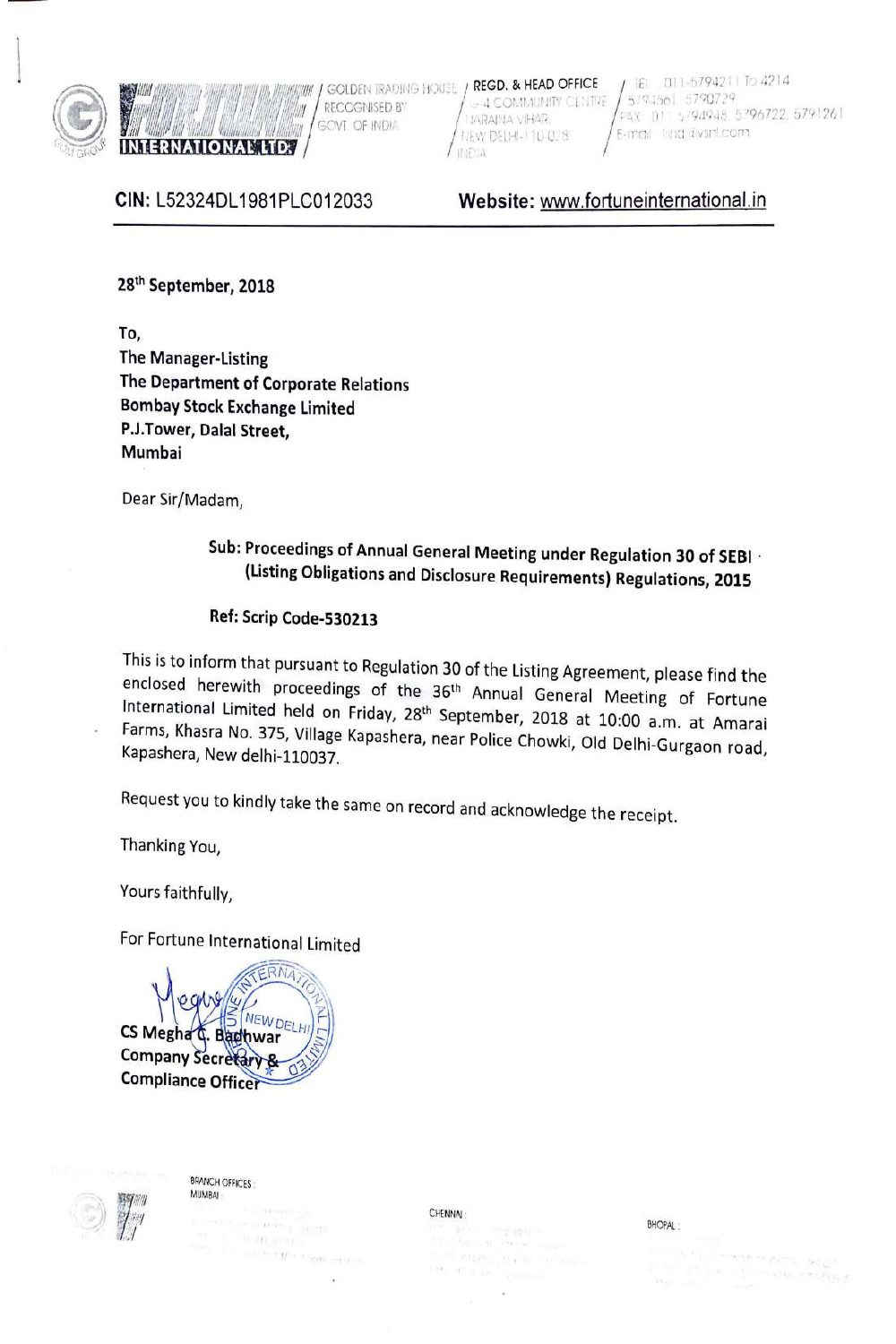

RECOGNISED BY GOVE OF INDIA

**GOLDEN TRADITIES HOUSE / REGD. & HEAD OFFICE C-4 COMMUNITY CLUSHE HARAILIA VIHAR** THI A/ DETHI-110 028 世正日本

 $1$  H<sub>1</sub>  $-011 - 5794211$  To 4214 5794561 5790729 FAY 011 5/94948, 5/96722, 5791261 E-mail timd (wani.com)

**CIN:** L52324DL 1981 PLC012033 **Website:** www.fortuneinternational.in

**PROCEEDINGS OF THE 36TH ANNUAL GENERAL MEETING OF FORTUNE INTERNATIONAL LIMITED HELD ON FRIDAY THE 28TH SEPTEMBER, 2018 AT 10.00 AM AT AMARAi FARMS, KHASRA NO. 375, VILLAGE KAPASHERA, NEAR POLICE CHOWKI, OLD DELHI-GURGAON ROAD, KAPASHERA, NEW DELHI-110037** 

#### **PRESENT:**

| 1. |  |  | Mr. Nivedan Bharadwaj | Chairman |  |
|----|--|--|-----------------------|----------|--|
|    |  |  |                       |          |  |

- 2. Mrs. Ruchika Bharadwaj Director
- 3. Mrs. Rekha Shrivastava **Director**
- 4. Mr. Prashant Verma Independent Director

There are 17 members present in person/proxy.

#### **SPECIAL INVITEE(S):**

- 1. Authorised Representative of Statutory Auditors M/s. D. Kothary & Co., Chartered Accountants
- 2. Authorised Representative of Secretarial Auditors M/s. Vishakha Harbola & Associates Company Secretary

#### **IN ATTENDANCE:**

- 1. Ms. Megha C. Badhwar Company Secretary
- 2. Mr. Anil Kukreja Chief Financial Officer

At the scheduled time for the commencement of the meeting, the Chairman Mr. Nivedan Bharadwaj took the Chair and thereafter the Company Secretary announced the presence of quorum for the meeting.

The Company Secretary announced that the Register of Directors' Shareholdings is open for inspection. She further announced that as per the provisions of the Companies Act, 2013 and Regulation 44 of the Listing Agreement, the Company provided the facility of e-voting to the Shareholders of the Company to enable them to cast their vote

BRANCH OFFICES :<br>MUMBAI MUMBAJ : CHENNAI : CHENNAI : BHOPAL :

 $\setminus$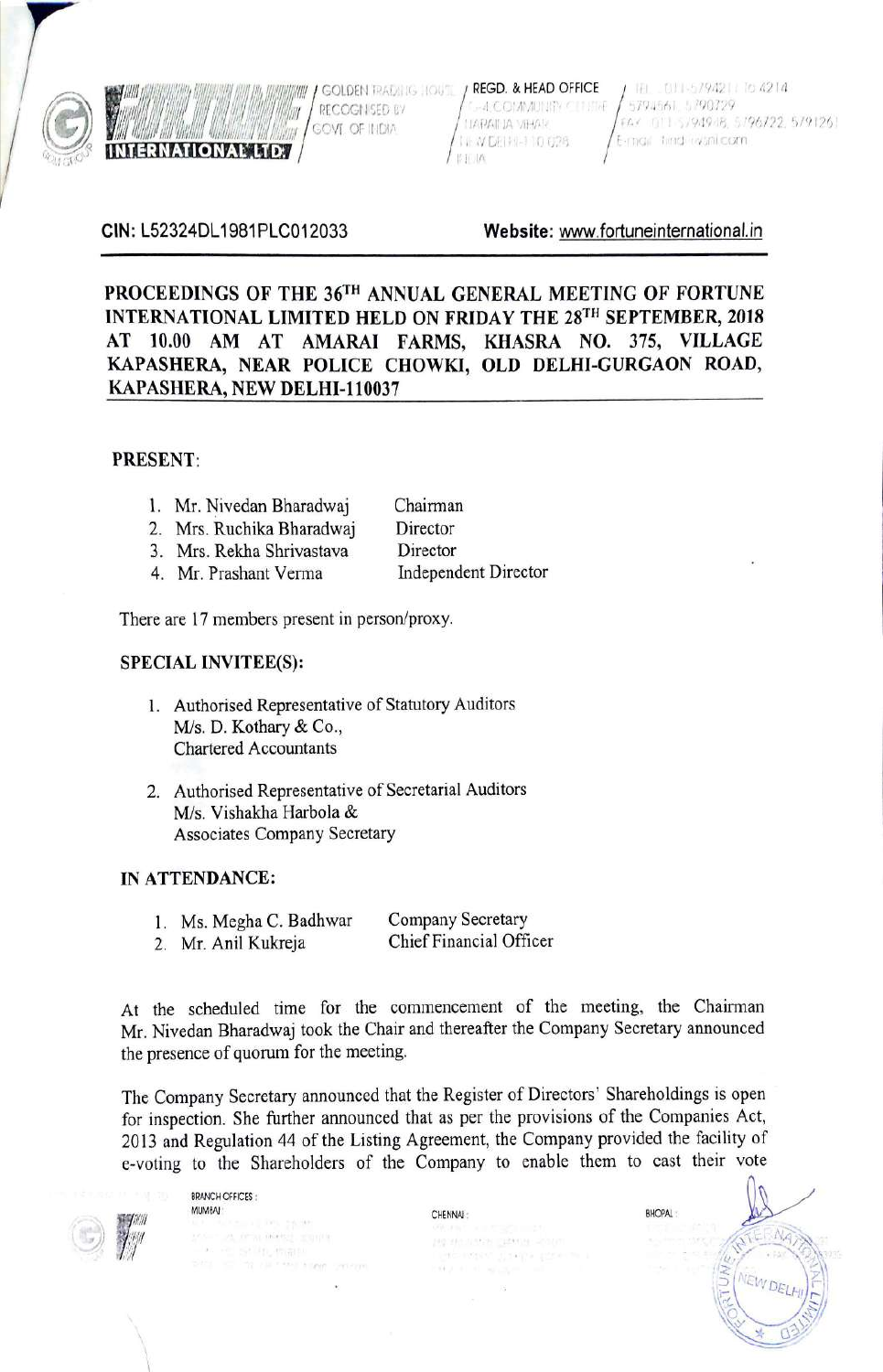electronically on the resolutions proposed in the Notice of the 36<sup>th</sup> Annual General Meeting (AGM). The e-voting was open from 25<sup>th</sup> September, 2018 at 9:00 a.m. to 27<sup>th</sup> September, 2018 up to 5:00 p.m. Mrs. Vishakha Harbola, Practicing Company Secretary was appointed as scrutinizer to scrutinize the e-voting process in a fair and transparent manner. In line with the provisions of the Companies Act, 2013 and in terms of the clarification issued by MCA, voting by Show of Hands was not pennitted at the general meeting where e-voting offered to the Shareholders.

Thereafter, Company Secretary requested the Chairman to address the members.

The Chairman welcomed the members to the 36<sup>th</sup> Annual General Meeting of the Company. The Notice convening the 36<sup>th</sup> Annual General Meeting and the Directors' Report to the Members was, with the permission of the members, taken as read.

The Company Secretary read out the Auditors' Report. The Chairman delivered his speech and a copy of which was circulated to all the members present. Thereafter, the business listed in the Notice as circulated to the members was transacted by ballot paper that was made circulated to the members present as under:

### I. **To receive, consider and adopt the Audited Balance Sheet as at 315t March, 2018 and the Profit and Loss Account for the year ended on that date, together with the Reports of the Directors and the Auditors thereon.**

Mode of voting: Ballot and E-voting

 $\frac{1}{2}$ 

Resolved as an Ordinary Resolution that the audited Standalone and Consolidated balance sheet as at  $31<sup>st</sup>$  March 2018, the statement of profit and loss along with notes to accounts and cash flow statement for the year ended on that date, together with the directors' report and the auditors' report thereon as presented to members, be and are hereby, approved and adopted.

## **2. To appoint a Director in place of Mrs. Rekha Shrivastava (DIN:00051261) who retires by rotation and being eligible offers herself for re-appointment.**

Mode of voting: Ballot and E-voting

Resolved as an Ordinary Resolution that Mrs. Rekha Shrivastava (DIN- 00051261), who retires by rotation and being eligible, offers herself for re-appointment, be and is hereby re-appointed as director of the Company.

**3. To ratify the appointment of Mis. D. Kothary** & **Co., Chartered Accountants, as Statutory Auditors of the Company and authorize the Board to fix their remuneration.** 

Mode of voting: Ballot and E-voting

Resolved as an Ordinary Resolution that pursuant to the provisions of Sections 139, 142 and other applicable provisions, if any, of the Companies Act, 2013 and the Companies (Audit and Auditors) Rules, 2014 (including any statutory